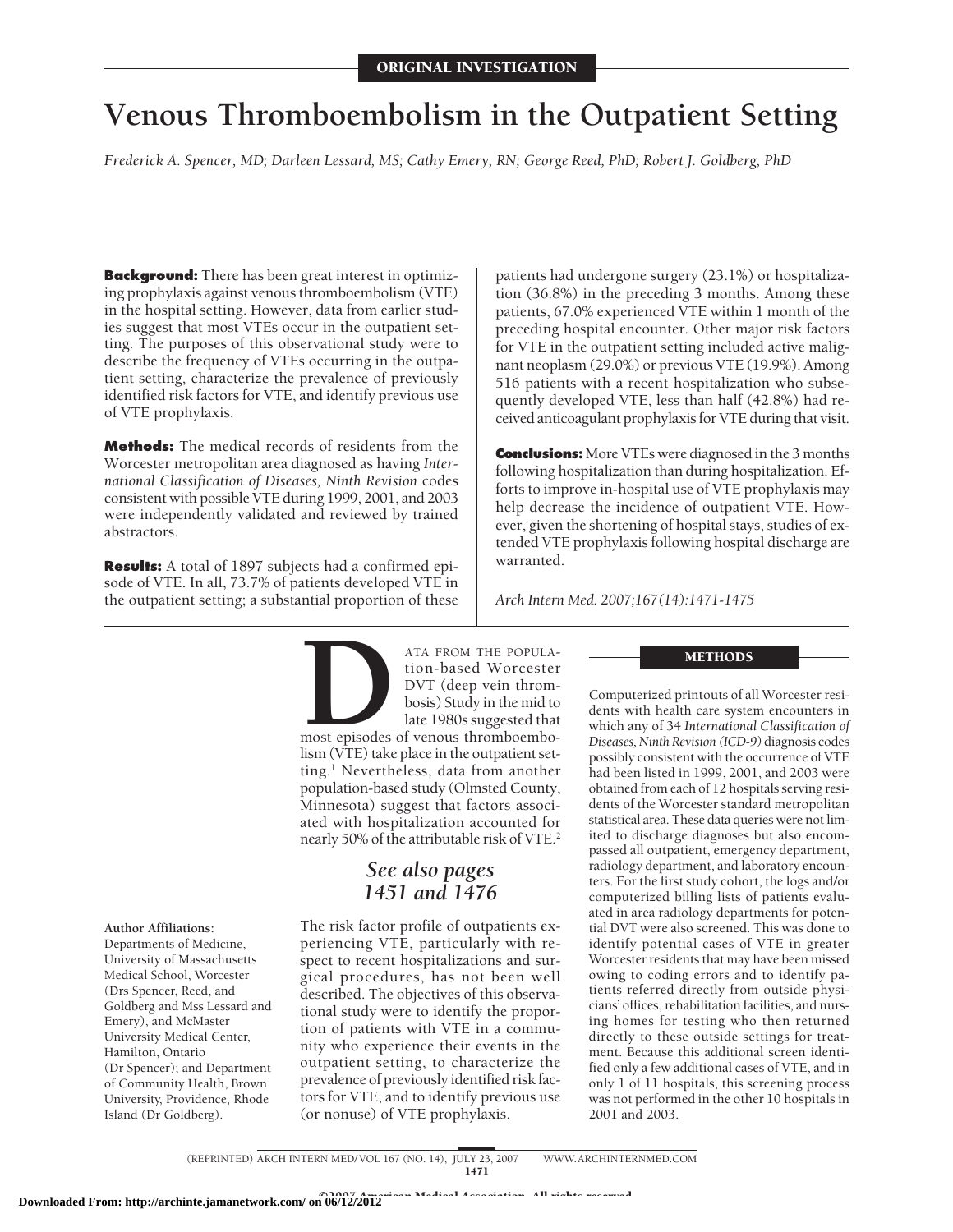The medical records of all identified patients meeting the geographic inclusion criteria (residents of the Worcester standard metropolitan statistical area; 2000 census population, 477 800) were reviewed. Trained abstractors using prespecified criteria validated and characterized each case of VTE as definite, probable, possible, or absent. These criteria were based on a modification of a classification schema proposed by Silverstein et al.<sup>3</sup> Each case and its classification were also validated by the study project coordinator (C.E.). If the classification of VTE was not immediately clear when using the criteria specified, the medical record was reviewed by the principal investigator (F.A.S.). Incident cases of VTE were defined as those occurring in patients without any history of upper or lower extremity DVT or pulmonary embolism (PE). Potential cases of recurrent VTE were classified using criteria similar to those used for incident cases; however, the development of a definite or probable recurrence of VTE required the new occurrence of thrombosis in a previously uninvolved venous or pulmonary segment.

The medical records of each patient's current and previous hospitalizations and/or outpatient visits were reviewed to identify whether the index VTE represented an incident (initial) or a recurrent case. Ambulatory patients presenting to the hospital with signs and symptoms consistent with VTE, or diagnosed as having VTE within 24 hours of hospital presentation, were considered to have developed VTE in the outpatient setting.

#### **DATA COLLECTION**

Information was collected about patients' demographic characteristics, medical history, clinical characteristics, and diagnostic test results and hospital management practices. Only medical history variables documented in patients' medical records by a physician were abstracted. For variables in which a number of medical record entries were possible, data abstractors were instructed to record only entries matching those on a prespecified list. For example, cardiac procedures were defined to include only electrophysiology studies, percutaneous coronary interventions, pacemaker implantation, and implantable cardiac defibrillator placement. For purposes of analysis, infections were limited to those involving the blood (laboratoryconfirmed clinical bacteremia or sepsis), bones and joints, central nervous system, cardiovascular system, gastrointestinal tract system, respiratory system (pneumonia only), surgical sites, or the skin. Only infections considered serious enough to be documented in the medical record were included. The variable *surgery* included major operations during which general or epidural anesthesia lasted 30 minutes or longer. Medical history variables defined as "recent" were those occurring or active in the 3 months preceding the diagnosis of VTE.

Although information about recent hospitalizations and/or surgical procedures was usually available in the index medical record, previous medical records were also searched for hospitalizations and/or surgical procedures occurring in the 3 months preceding the index VTE diagnosis. A focus of our data abstraction efforts was to identify the proportion of patients experiencing VTE in the outpatient setting who recently had been hospitalized or had undergone surgery and the timing of previous hospitalizations and surgical procedures relative to the VTE. From the index and previous medical records, use of VTE prophylaxis during previous hospitalizations (at any time until discharge) or following surgery (at any time until hospital discharge) was also recorded.

### **DATA ANALYSIS**

Differences in the distribution of various demographic and clinical characteristics between patients who presented with VTE from the outpatient setting, compared with those who were diagnosed as having VTE during hospitalization, were examined using  $\chi^2$  tests of statistical significance for categorical variables and 2-tailed *t* tests for continuous variables. On the basis of prevalence, as well as clinical importance, we described the proportion of outpatients who had 0, any 1, any 2 or 3, or any 4 or all 5 of the following VTE risk factors: recent hospitalization, recent surgery, active malignant neoplasm, recent infection, or previously documented episode of VTE. To better understand the temporal relationship between previous hospital encounters and development of subsequent VTE, we stratified outpatients with VTE following hospitalization or surgery into 1 of 3 groups: onset of VTE within 1 month  $(\leq 29 \text{ days})$ of a hospital encounter, onset of VTE from 1 to 2 months (30-59 days) after an encounter, and onset of VTE from 2 to 3 months (60-90 days) after a recent hospitalization or surgical procedure.

Because we were particularly interested in examining missed opportunities for prevention in outpatients who developed VTE, we also described the use of VTE prophylaxis during previous hospitalization in the subset of outpatients with VTE who had been hospitalized in the preceding 3 months. This was carried out in the overall study sample and in patients further stratified according to the presence of several predefined major risk factors for VTE (recent surgery, active malignant neoplasm, recent infection, and previous VTE).

# **RESULTS**

A total of 7222 medical records were identified using predefined *ICD-9* codes in which cases of VTE might have been diagnosed (2333 for 1999, 2462 for 2001, and 2427 for 2003). All of these records were reviewed for validation of VTE. A total of 1897 Worcester residents experienced an independently validated episode of DVT (n=1348), PE (n=285), or both (n=264) during the 3 study years. Approximately 96.3% of cases of DVT were classified as definite, 0.2% as probable, and 3.5% as possible. Of the 285 validated cases of PE, 50.0% were classified as definite, 22.7% as probable, and 27.3% as possible. All remaining cases of potential VTE were classified as negative for acute VTE after medical record review.

Of these 1897 validated cases of VTE, 1399 (73.7%) presented from the outpatient setting with signs and symptoms consistent with VTE and/or had VTE diagnosed within 1 day of hospital admission.

## **MEDICAL CHARACTERISTICS OF OUTPATIENTS WITH VTE**

A large proportion of patients presenting with VTE from the outpatient setting had recently been hospitalized (36.8%) or had undergone major surgery (23.1%) during the preceding 3 months. In all, 29.0% had a recent or active diagnosis of malignant neoplasm, 18.6% had experienced a recent infection, and 19.9% had previously had a VTE (**Table 1**). Among outpatients with VTE, 29.5% had none, 31.8% had only 1, 34.1% had any 2 or 3, and 2.7% had any 4 or all 5 of the previously described risk factors for VTE. For comparative purposes, the prevalence of these characteristics in patients who developed and were diagnosed as having VTE during hos-

(REPRINTED) ARCH INTERN MED/ VOL 167 (NO. 14), JULY 23, 2007 WWW.ARCHINTERNMED.COM

<sup>1472</sup>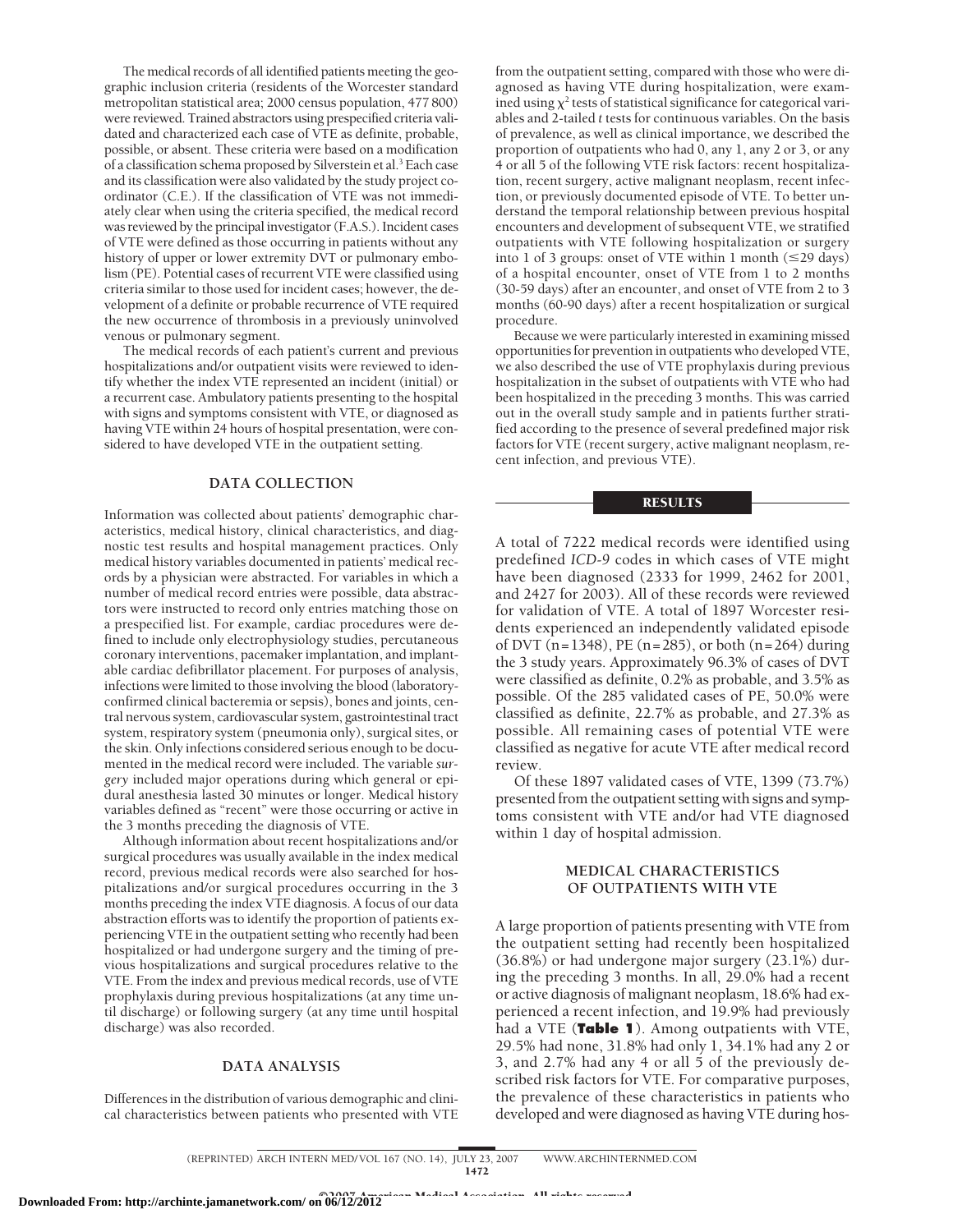#### **Table 1. Demographic and Clinical Characteristics of Patients According to Setting of VTE (Outpatient vs Inpatient)<sup>a</sup>**

| <b>Characteristic</b>                                          | <b>Outpatient</b><br>$(n = 1399)$ | Inpatient<br>$(n = 498)$ | P Value |
|----------------------------------------------------------------|-----------------------------------|--------------------------|---------|
|                                                                | <b>Demographic Factors</b>        |                          |         |
| Age, mean, y                                                   | 63.3                              | 67.4                     | < 0.01  |
| Age, y                                                         |                                   |                          |         |
| $<$ 55                                                         | 33.0                              | 21.2                     |         |
| 55-64                                                          | 13.9                              | 17.2                     | < 0.01  |
| 65-74                                                          | 18.7                              | 18.8                     |         |
| $\geq$ 75                                                      | 34.5                              | 42.8                     |         |
| Female                                                         | 56.2                              | 51.9                     | .09     |
| BMI <sup>b</sup>                                               |                                   |                          |         |
| $<$ 25.0                                                       | 31.5                              | 37.9                     |         |
| 25.0-29.9                                                      | 32.4                              | 29.6                     | .11     |
| $\geq 30.0$                                                    | 36.1                              | 32.5                     |         |
|                                                                | <b>Medical History</b>            |                          |         |
| Recent prior hospitalization<br>(without surgery) <sup>c</sup> | 18.9                              | 23.7                     | < 0.01  |
| Recent surgery (without<br>hospitalization) <sup>c</sup>       | 5.2                               | 19.1                     | < 0.001 |
| Recent prior hospitalization<br>and surgery <sup>c</sup>       | 17.9                              | 20.9                     | < 0.01  |
| Recent malignant<br>neoplasm <sup>c</sup>                      | 29.0                              | 32.3                     | .17     |
| Recent infection <sup>c</sup>                                  | 18.6                              | 46.8                     | < 0.001 |
| Recent central venous<br>catheter <sup>c</sup>                 | 10.4                              | 41.0                     | < 0.001 |
| Previous DVT                                                   | 17.4                              | 8.6                      | .001    |
| Previous PE                                                    | 6.0                               | 2.9                      | < 0.05  |
| Previous DVT or PE                                             | 19.9                              | 10.2                     | < 0.001 |
| Recent intensive care unit<br>discharge <sup>c</sup>           | 8.7                               | 38.2                     | < .001  |
| Recent hormonal therapy <sup>c</sup>                           | 8.0                               | 3.0                      | < 0.001 |
| Recent fracture <sup>c</sup>                                   | 7.3                               | 18.7                     | < 0.001 |
| Recent chemotherapy <sup>c</sup>                               | 77                                | 8.0                      | .82     |
| Recent heart failure <sup>c</sup>                              | 4.2                               | 16.5                     | < .001  |
| Recent cardiac procedures <sup>c</sup>                         | 2.9                               | 7.8                      | < 0.001 |

Abbreviations: BMI, body mass index (calculated as weight in kilograms divided by height in meters squared); DVT, deep vein thrombosis; PE, pulmonary embolism; VTE, venous thromboembolism.

a Data are given as percentage of patients, unless otherwise indicated. Because of rounding, percentages for demographic factors may not total 100. In addition, some patients had more than 1 risk factor in their medical

 $<sup>b</sup>$  In all, 639 of the patients (33.7%) were missing data for BMI.</sup>

<sup>c</sup>*Recent* indicates active or occurring within 3 months of diagnosis of VTE.

pitalization is also provided in Table 1. Patients who developed VTE in the outpatient setting tended to be younger; were less likely to have been previously hospitalized, to have been admitted to an intensive care unit, to have had a central venous catheter placed, or to have undergone surgery; and were less likely to have had a recent fracture, heart failure, or infection than patients who developed VTE in the inpatient setting. These patients were also more likely to have a history of DVT or PE or to have been taking hormonal therapy.

# **TIMING OF VTE RELATIVE TO PRECEDING HOSPITALIZATION OR SURGERY**

Of VTE episodes occurring within 3 months of a prior hospitalization, 67.0% occurred within the first month



**Figure.** Timing of diagnosis of venous thromboembolism (VTE) relative to the preceding hospital discharge among individuals who developed VTE as an outpatient.

following hospital discharge. The median and mean lengths of the preceding hospital stay for patients developing VTE within 3 months of the present hospitalization were 4.0 and 7.4 days, respectively.

Among patients who had recently been hospitalized but had not undergone surgery, 66.9% were diagnosed as having VTE within 1 month after hospital discharge, 19.9% between 1 and 2 months after hospital discharge, and the remainder (13.2%) between 2 and 3 months from the time of hospital discharge. Among patients who had been hospitalized, and had undergone recent surgery, 66.4% had been diagnosed as having VTE within 1 month after surgery, 18.3% from 1 to 2 months after hospital discharge, and 15.2% from 2 to 3 months after hospital discharge (**Figure**).

### **HISTORY OF VTE PROPHYLAXIS**

We examined the use of prophylaxis for VTE during the preceding hospitalization overall and for different categories of outpatients with VTE who had been hospitalized in the preceding 3 months: (1) those with none of the other major risk factors for VTE (recent surgery, active malignant neoplasm, recent infection, and previous VTE); (2) those with recent surgery; (3) those with active malignant neoplasm; (4) those with previous VTE; (5) those with recent infection; and (6) those with any 2 or 3 or more of these major risk factors (**Table 2**). Approximately 3 of 5 previously hospitalized patients (59.7%) received any form of VTE prophylaxis during their hospitalization: 42.8% received anticoagulant prophylaxis (with or without mechanical prophylaxis) and an additional 16.9% received only mechanical prophylaxis. Similar utilization patterns of therapies for the prevention of VTE were seen in each of our prespecified patient subsets with the exception of patients with a history of previous VTE or 3 or more risk factors, in which slightly higher rates of VTE prophylaxis were observed.

<sup>(</sup>REPRINTED) ARCH INTERN MED/ VOL 167 (NO. 14), JULY 23, 2007 WWW.ARCHINTERNMED.COM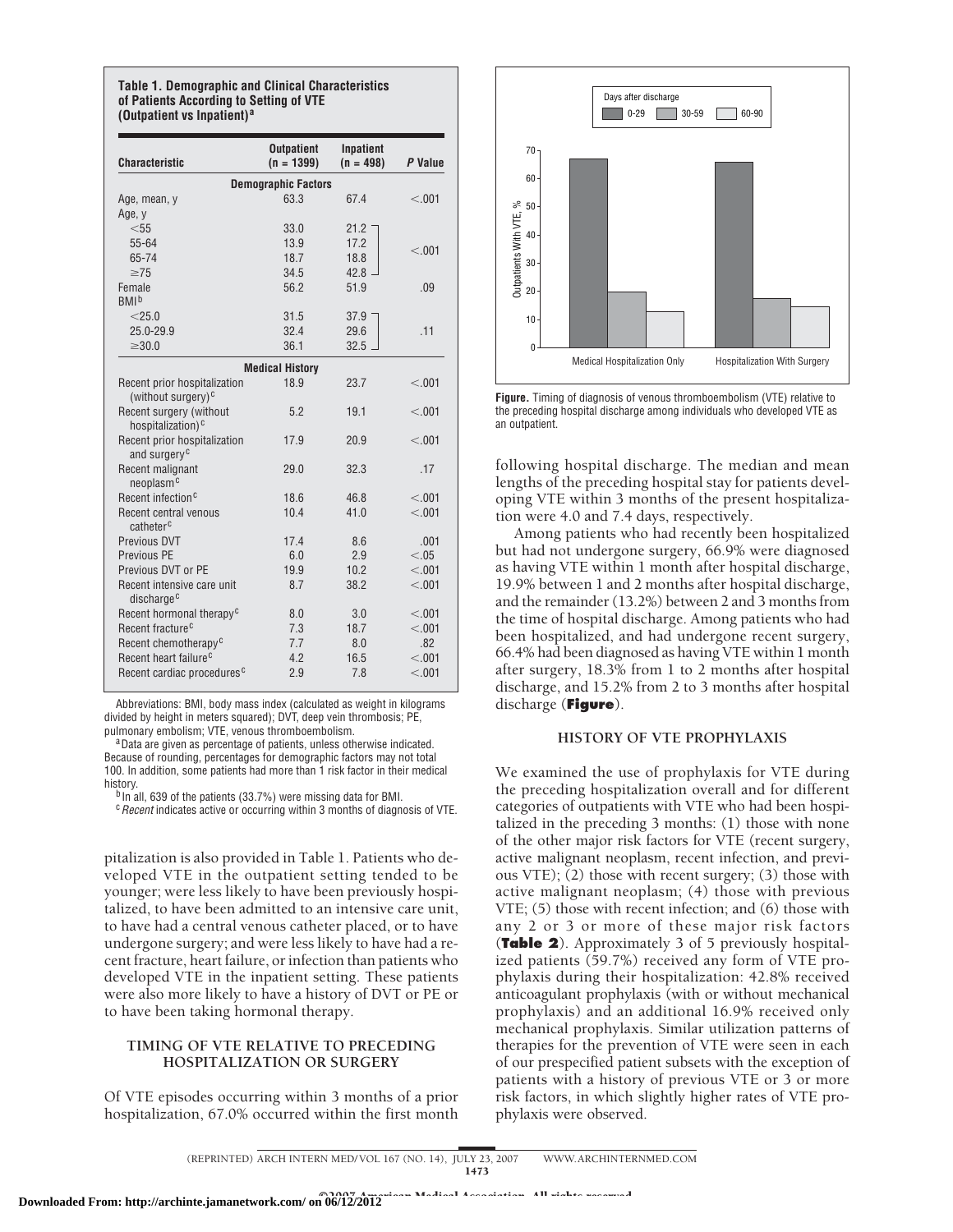**Table 2. Use of Prophylaxis for Venous Thromboembolism (VTE) During Preceding Hospitalization in Outpatients With VTE According to Existing Risk Factors**

| <b>Patient Group,</b><br><b>Risk Factor</b>           | <b>Any VTE</b><br>Prophylaxis,<br>$\%$ | Anticoagulant<br><b>Prophylaxis</b><br>With or<br><b>Without</b><br><b>Mechanical</b><br>Prophylaxis,<br>$\%$ | <b>Mechanical</b><br><b>Prophylaxis</b><br>Only, $%$ |
|-------------------------------------------------------|----------------------------------------|---------------------------------------------------------------------------------------------------------------|------------------------------------------------------|
| All previously hospitalized<br>patients ( $n = 516$ ) | 59.7                                   | 42.8                                                                                                          | 16.9                                                 |
| Patient subset                                        |                                        |                                                                                                               |                                                      |
| Previous VTE $(n = 73)$                               | 74.0                                   | 53.4                                                                                                          | 20.6                                                 |
| Recent surgery ( $n = 251$ )                          | 61.6                                   | 46.2                                                                                                          | 15.4                                                 |
| Active malignant neoplasm<br>$(n = 185)$              | 63.8                                   | 42.7                                                                                                          | 21.1                                                 |
| Recent infection ( $n = 170$ )                        | 60.0                                   | 44.1                                                                                                          | 15.9                                                 |
| None of the above $(n = 84)$                          | 54.8                                   | 40.5                                                                                                          | 14.3                                                 |
| Any 2 of the above $(n = 168)$                        | 64.9                                   | 47.0                                                                                                          | 17.9                                                 |
| $\geq$ 3 of the above (n = 37)                        | 73.0                                   | 56.8                                                                                                          | 16.2                                                 |

#### COMMENT

Almost 2 decades ago, findings from the initial Worcester DVT study suggested that VTE was an "outpatient disease."<sup>1</sup> In our contemporary population-based study of greater Worcester residents, this remains the case—the vast majority (73.7%) of patients diagnosed as having VTE presented from the outpatient setting. Nevertheless, almost half of these patients had been hospitalized or undergone surgery in the preceding 3 months. While reducing the risk of VTE in hospitalized patients is important, our findings suggest that decreasing the occurrence of VTE after hospital discharge may have even more of an influence on the overall VTE burden. Although we cannot assess the magnitude of VTE risk associated with specific surgery types, hospital diagnoses, or comorbidities, we described the profile of outpatients experiencing VTE in the community, characterized the temporal relationship between VTE and previous hospital encounters, and determined whether VTE prophylaxis was provided during those encounters.

Of outpatients presenting with VTE, 36.8% had been hospitalized in the preceding 3 months—half of these for medical reasons only and half to undergo surgery during the hospitalization. These data are consistent with the findings from the Olmsted County study in which the attributable risk associated with VTE for a number of different risk factors was examined.<sup>2</sup> In that study of greater Rochester, Minnesota, residents, factors associated with hospitalization were estimated to have accounted for nearly half (46%) of all cases of VTE occurring in the community setting. As in the results of our study, hospitalization for surgery and for medical illness accounted for a similar proportion of independently validated cases of VTE.

The use of VTE prophylaxis during a previous hospitalization in patients with subsequent VTE in the outpatient setting was far from optimal. Only 59.7% of patients had received any form of prophylaxis and only 42.8% had received anticoagulant prophylaxis during their preceding hospital stay. Because most of the cases of VTE occurred within 29 days of hospital discharge (and 41.0% occurred within 14 days), it is not unreasonable to assume that some of these cases may have been prevented simply by increased use of appropriate in-hospital DVT prophylaxis (eg, compression stockings, pneumatic compression devices, and, in high-risk patients, anticoagulants). Approximately half of the outpatients who experienced VTE following hospitalization had a length of stay that was 4 days or less. These data suggest that omission of VTE prophylaxis in patients with anticipated short hospital stays may not be appropriate. It is also important to recognize that, because of decreasing lengths of hospital stays, the duration of in-hospital DVT prophylaxis has been shortened and there may be increased periods of immobilization among outpatients. During the study period (1999- 2003), prescription of DVT prophylaxis following hospital discharge was not an accepted practice (except in a small proportion of patients undergoing hip or knee surgery). One could speculate that even more cases of VTE may be prevented by the judicious application of DVT prophylaxis following hospital discharge. Previous studies<sup>4-8</sup> have documented that symptomatic VTE often occurs after discharge from the hospital in patients who have undergone orthopedic surgery, that "silent" thrombus present early after surgery can extend after DVT prophylaxis is discontinued, and that prophylaxis following hospital discharge in these patients is efficacious and cost-effective. Studies evaluating the efficacy—as well as the cost-effectiveness—of outpatient DVT prophylaxis following hospital discharge in other high-risk populations (including those with serious medical conditions) are needed.

Finally, patients with a malignant neoplasm constituted approximately one-third of all cases of outpatient VTE in our study. Previous studies<sup>9</sup> have suggested that patients with cancer have up to a 6-fold increased risk of VTE compared with those without cancer. Among patients undergoing similar surgical procedures, those with an active malignant neoplasm have a 2- to 3-fold increased risk of VTE compared with those without cancer.10-12 Patients with cancer are also more likely to experience VTE after surgery, despite provision of VTE prophylaxis.<sup>13,14</sup> Given the extraordinarily high risk of VTE in patients with cancer, the American College of Chest Physicians guidelines strongly recommend (grade 1A) VTE prophylaxis in these patients when they undergo surgery or are hospitalized.15 In our study sample, patients with a malignant neoplasm who developed VTE as an outpatient received suboptimal DVT prophylaxis during previous recent hospitalizations or surgical procedures.

Approximately half of the patients with a malignant neoplasm and outpatient VTE had neither a recent hospitalization nor a previous surgical procedure. Unfortunately, data on the utility and/or cost-effectiveness of DVT prophylaxis in patients with cancer but no other indication are limited. Study of this population has been difficult because of the heterogeneity of cancer types and treatments. Although the use of low-dose warfarin or lowmolecular-weight heparin therapy has been associated with a decreased incidence of VTE in some earlier studies<sup>16,17</sup> of patients with advanced cancer or those receiving chemotherapy, other studies<sup>18,19</sup> have not been able to dem-

<sup>(</sup>REPRINTED) ARCH INTERN MED/ VOL 167 (NO. 14), JULY 23, 2007 WWW.ARCHINTERNMED.COM